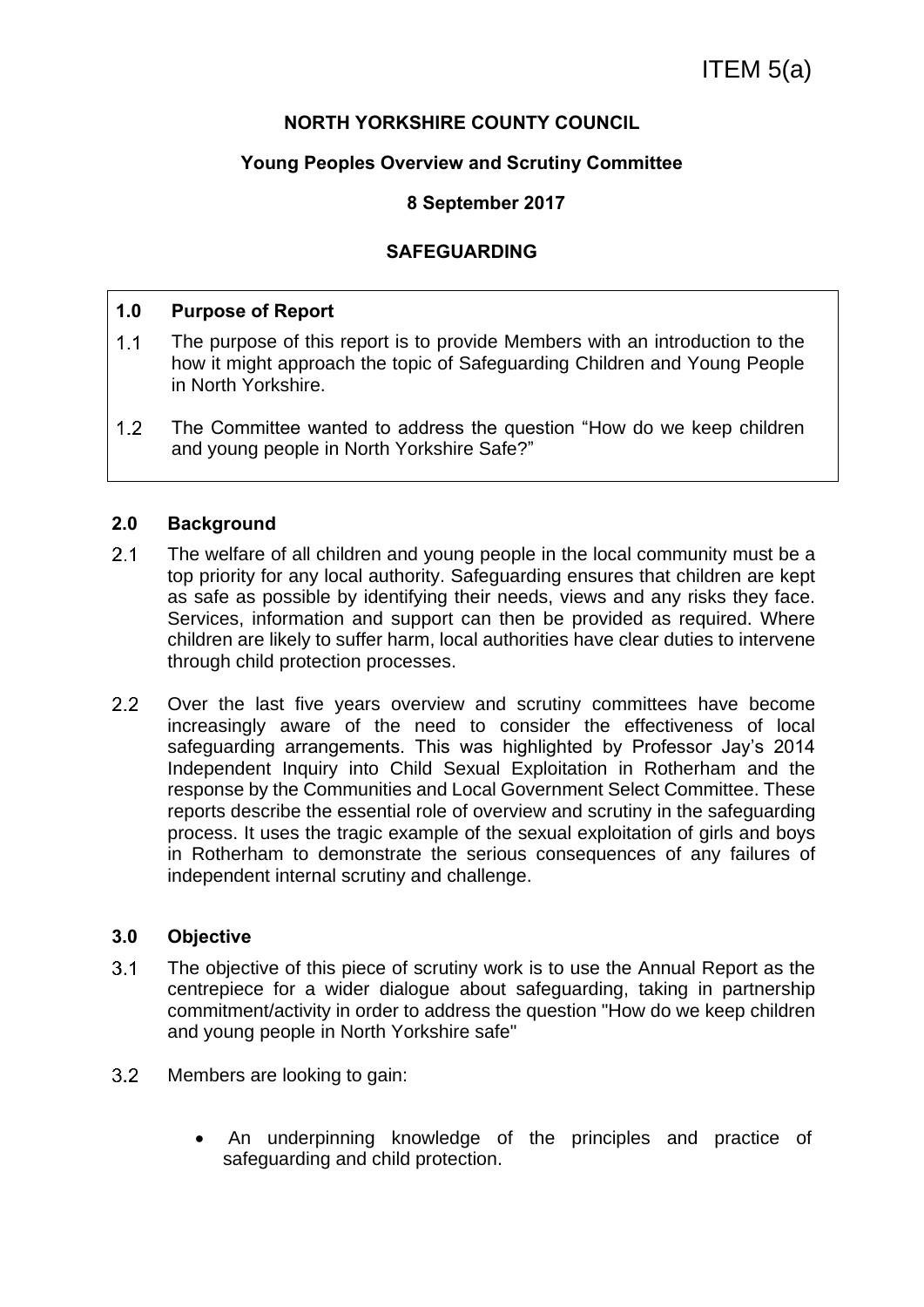An understanding how local safeguarding arrangements are managed and structured.

## **4.0 Methodology**

- $4.1$ The approach members agreed to take was:
	- A committee meeting of one session during which the committee will receive evidence and advice from Chairman of the Safeguarding Board, CYPS Leadership and any other relevant witnesses.
	- As far as possible this will be an interactive, informal session with built in time for dialogue guided by question and answers
	- The committee will have the option of making some initial conclusions and recommendations.
	- If the committee is so minded, these initial conclusions will be brought together by a smaller group of members in a report or briefing for submission, via the committee meeting, to the Portfolio Holder and/or Executive

## **5.0 Outline of Session 8 September 2017. County Hall, Northallerton**

| Time    | <b>Main theme</b>                                                                                        | Lead                                |
|---------|----------------------------------------------------------------------------------------------------------|-------------------------------------|
| 10.30am | <b>Safeguarding Board</b><br>How well do local safeguarding<br>arrangements work to protect<br>children? | <b>Nick Frost and Judith</b><br>Hay |
|         | <b>Child Protection-How well do local</b><br>services protect children at risk of<br>significant harm?   |                                     |

# **6.0 Main Line of enquiry:**

- $6.1$ Local Safeguarding Arrangements - How well do local safeguarding arrangements work to protect children?
	- How are those in leadership roles held to account by the wider system?
	- How effective are local safeguarding arrangements in identifying and meeting the needs of the most vulnerable children?
	- To what extent are local agencies and organisations working together effectively?
	- What level of internal challenge is there in local safeguarding arrangements?
	- How are lessons and learning implemented to improve the system?

# **7.0 Supporting Line of Enquiry**

- $7.1$ Child Protection- How well do local services protect children at risk of significant harm?
	- How effective are child protection assessments and plans?